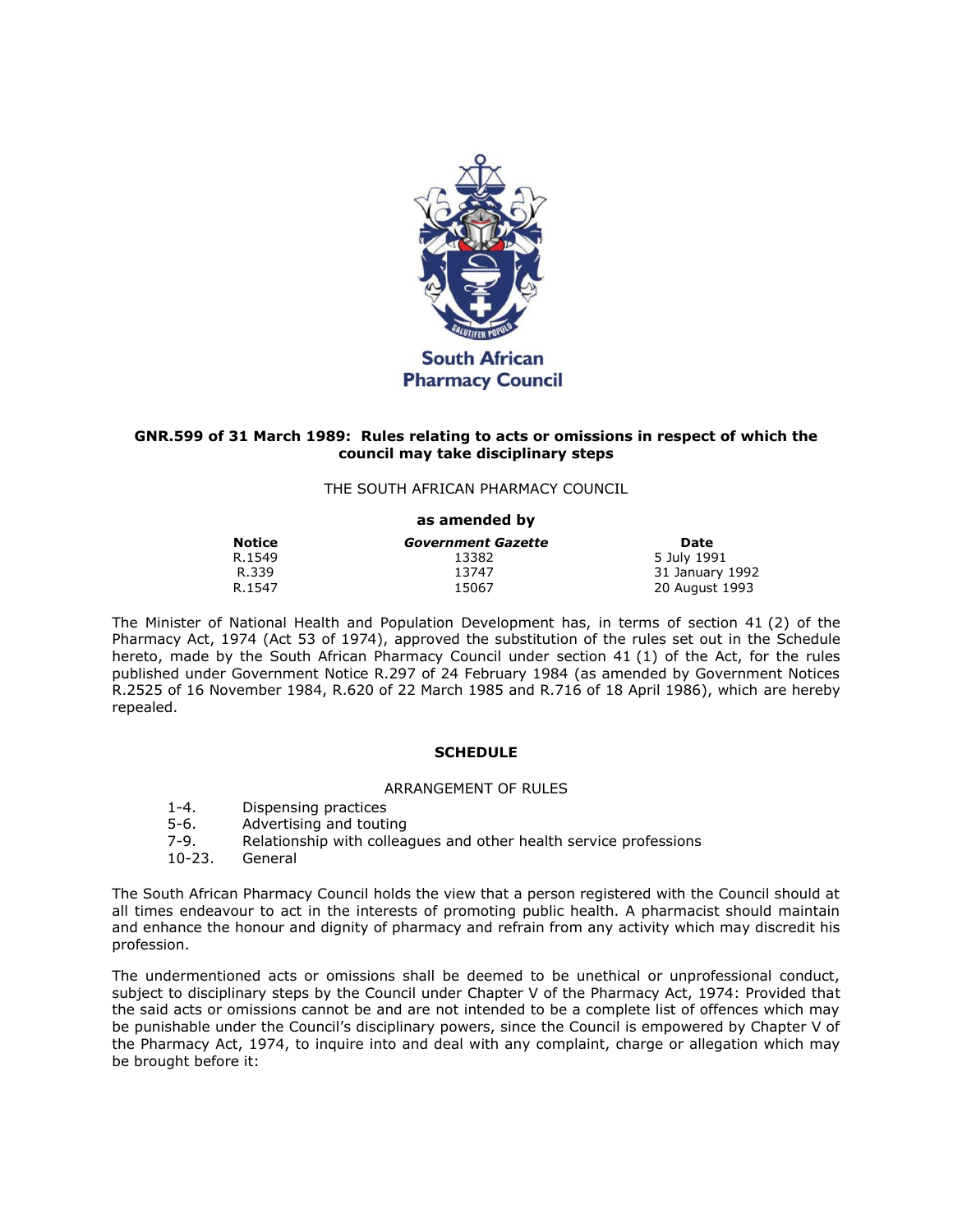**1. Dispensing practices.**—Failure to furnish advice or information for the safe and effective use of medicines supplied by him.

**2.** Substituting or omitting a medicine or ingredient of a medicine in a prescription without first obtaining the approval of the prescriber, unless the patient requests the omission of a medicine in a prescription: Provided that such omission shall be indicated indelibly on the prescription and the copy of the prescription: Provided further that the patient be advised of the implications of the omission of a medicine in a prescription as requested by him.

**3.** Failure, by a person dispensing a prescription, to indicate on the prescription that it was dispensed by him.

- **4.** Failure to exercise proper and/or reasonable care in respect of and control over—
	- (*a*) the acquisition, storage, manufacture, dispensing, sale, supply or disposal of medicines, or of raw materials for the manufacture of medicines, for human or veterinary use;
	- (*b*) chemical and hazardous substances;
	- (*c*) access of the public to scheduled substances;
	- (*d*) the hygiene, cleanliness and neatness of a pharmacy;
	- (*e*) the appearance of a pharmacy, which failure may result in the dignity of the profession being harmed or potentially harmed.

# **5. Advertising and touting.**—

- (1) The advertising of medicines or of his professional services in any manner—
	- (*a*) that is not factually correct;
	- (*b*) that is misleading;
	- (*c*) that harms the dignity or honour of the profession.
- (2) The advertising of medicines in a manner—
	- (*a*) that disparages and other product, medicine or substance;
	- (*b*) . . . . . .

[\[Para. \(](http://www.mylexisnexis.co.za/nxt/gateway.dll/jilc/kilc/xjsg/zmsg/cnsg/t84h/v94h/094h?f=templates$fn=document-frame.htm$3.0$q=$x=$nc=3015#7)*b*) deleted by GNR.1547.]

- (*c*) that is aimed at, or may be interpreted or regarded as having as its aim, the promotion of the misuse or abuse or the detrimental or injudicious or unsafe use of medicines.
- (3) The advertising of his professional services in a manner—
	- (*a*) that disparages another pharmacist;
	- (*b*) that is calculated to suggest that his professional skill or ability or his facilities for practising his profession or rendering his professional services are superior to those of other pharmacists.

[\[R. 5](http://www.mylexisnexis.co.za/nxt/gateway.dll/jilc/kilc/xjsg/zmsg/cnsg/t84h/v94h/094h?f=templates$fn=document-frame.htm$3.0$q=$x=$nc=3015#0) amended by GNR.1549 of 1991 and substituted by GNR.339 of 1992.]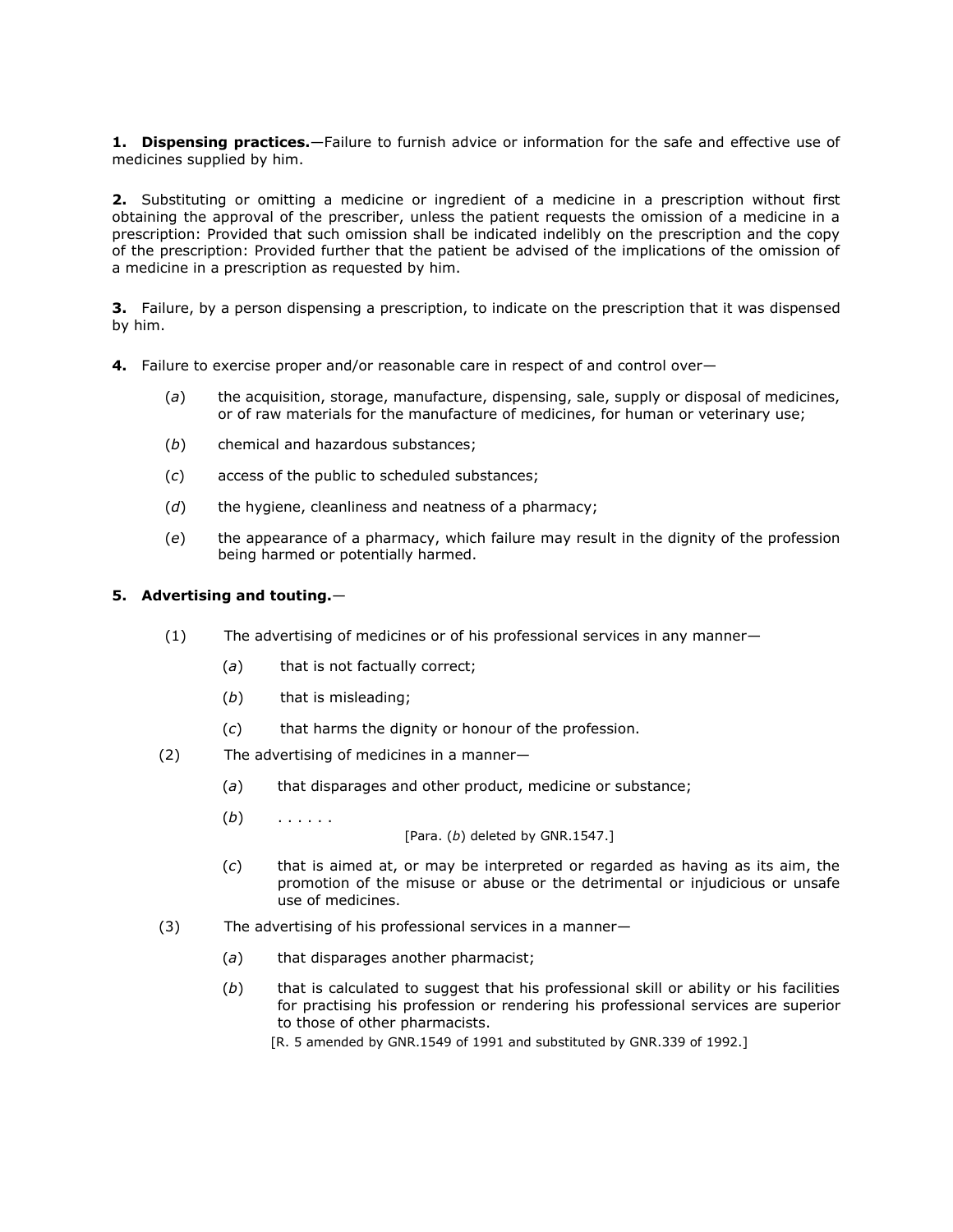**6.** Touting or attempting to tout for prescriptions or business with regard to the sale of medicines by acting in a manner referred to in rule 5.

[\[R. 6](http://www.mylexisnexis.co.za/nxt/gateway.dll/jilc/kilc/xjsg/zmsg/cnsg/t84h/v94h/194h?f=templates$fn=document-frame.htm$3.0$q=$x=$nc=9270#0) substituted by GNR.1549 of 1991 and by GNR.339 of 1992.]

**7. Relationship with colleagues and other health service professions.**—Failure, in the interests of the patient, to co-operate with colleagues or members of other health service professions.

**8.** Criticism given in an unprofessional manner regarding the ability or professional competence of colleagues or members of other health service professions.

**9.** Disclosure of confidential information obtained in the course of his professional activities—except with the express consent of the patient or, in the case of a minor, with the consent of the parent or guardian, or where such information must be furnished to a person authorised by law to request it unless such disclosure is in the interests of the patient.

**10. General.**—Conducting his practice or himself in such a manner that the dignity or the honour of the profession is harmed.

**11.** . . . . . .

[\[R. 11](http://www.mylexisnexis.co.za/nxt/gateway.dll/jilc/kilc/xjsg/zmsg/cnsg/t84h/v94h/694h?f=templates$fn=document-frame.htm$3.0$q=$x=$nc=9757#0) withdrawn by GNR.1549 of 1991.]

**12.** Collusion with any person not registered with the Council to perform acts specially pertaining to the profession of a pharmacist.

- 13. Without first having obtained the approval of the Council-
	- (*a*) allowing a person who is not registered with the Council to conduct a separate practice or business in a retail pharmacy; and/or
	- (*b*) establishing a retail pharmacy in another practice or business; and/or
	- (*c*) conducting a retail pharmacy with or on behalf of a person who is not entitled to practice as a pharmacist; and/or
	- (*d*) allowing a person not entitled by law to practice as a pharmacist to use his name and qualifications.

Each application for approval in terms of this rule shall be considered on merit without reference to precedent, and each such approval may be granted on the terms and conditions the Council may determine, which approval may be withdrawn at the discretion of the Council without stating reasons.

**14.** Employment, in any capacity, in a pharmacy which he owns or manages or which is in his charge or which belongs to the body corporate or close corporation of which he is the managing director or manager, of a person whose name has been removed from the register of pharmacists or who has been suspended from practising his profession.

- **15.** Practising as a pharmacist in premises—
	- (*a*) with direct access to such premises from the rooms of a medical practitioner, dentist or veterinarian;